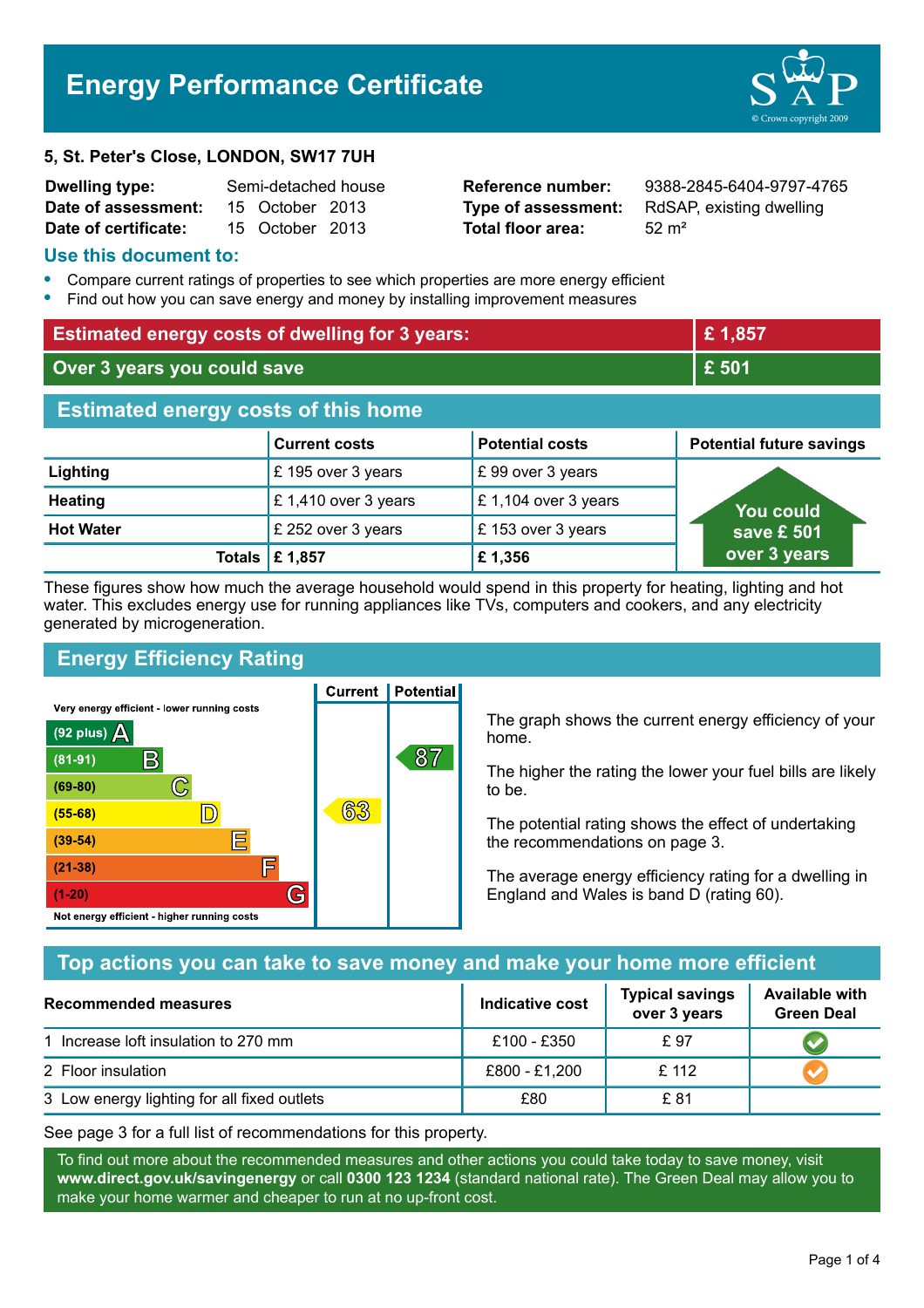#### 5, St. Peter's Close, LONDON, SW17 7UH 15 October 2013 RRN: 9388-2845-6404-9797-4765

**Energy Performance Certificate**

#### **Summary of this home's energy performance related features**

| <b>Element</b>        | <b>Description</b>                         | <b>Energy Efficiency</b> |
|-----------------------|--------------------------------------------|--------------------------|
| Walls                 | Cavity wall, as built, insulated (assumed) | ★★★★☆                    |
| Roof                  | Pitched, 50 mm loft insulation             | ★★☆☆☆                    |
| Floor                 | Solid, no insulation (assumed)             |                          |
| Windows               | Fully double glazed                        | ★★★☆☆                    |
| Main heating          | Boiler and radiators, mains gas            | ★★★★☆                    |
| Main heating controls | Programmer and room thermostat             | ★★★☆☆                    |
| Secondary heating     | Room heaters, electric                     |                          |
| Hot water             | From main system                           | ★★★★☆                    |
| Lighting              | No low energy lighting                     | *****                    |

Current primary energy use per square metre of floor area: 248 kWh/m² per year

The assessment does not take into consideration the physical condition of any element. 'Assumed' means that the insulation could not be inspected and an assumption has been made in the methodology based on age and type of construction.

#### **Low and zero carbon energy sources**

Low and zero carbon energy sources are sources of energy that release either very little or no carbon dioxide into the atmosphere when they are used. Installing these sources may help reduce energy bills as well as cutting carbon. There are none provided for this home.

## **Opportunity to benefit from a Green Deal on this property**

The Green Deal may enable owners and occupiers to make improvements to their property to make it more energy efficient. Under a Green Deal, the cost of the improvements is repaid over time via a credit agreement. Repayments are made through a charge added to the electricity bill for the property. To see which improvements are recommended for this property, please turn to page 3. You can choose which improvements you want to install and ask for a quote from an authorised Green Deal provider. They will organise installation by an authorised Green Deal installer. If you move home, the responsibility for paying the Green Deal charge under the credit agreement passes to the new electricity bill payer.

For householders in receipt of income-related benefits, additional help may be available.

To find out more, visit **www.direct.gov.uk/savingenergy** or call **0300 123 1234**.

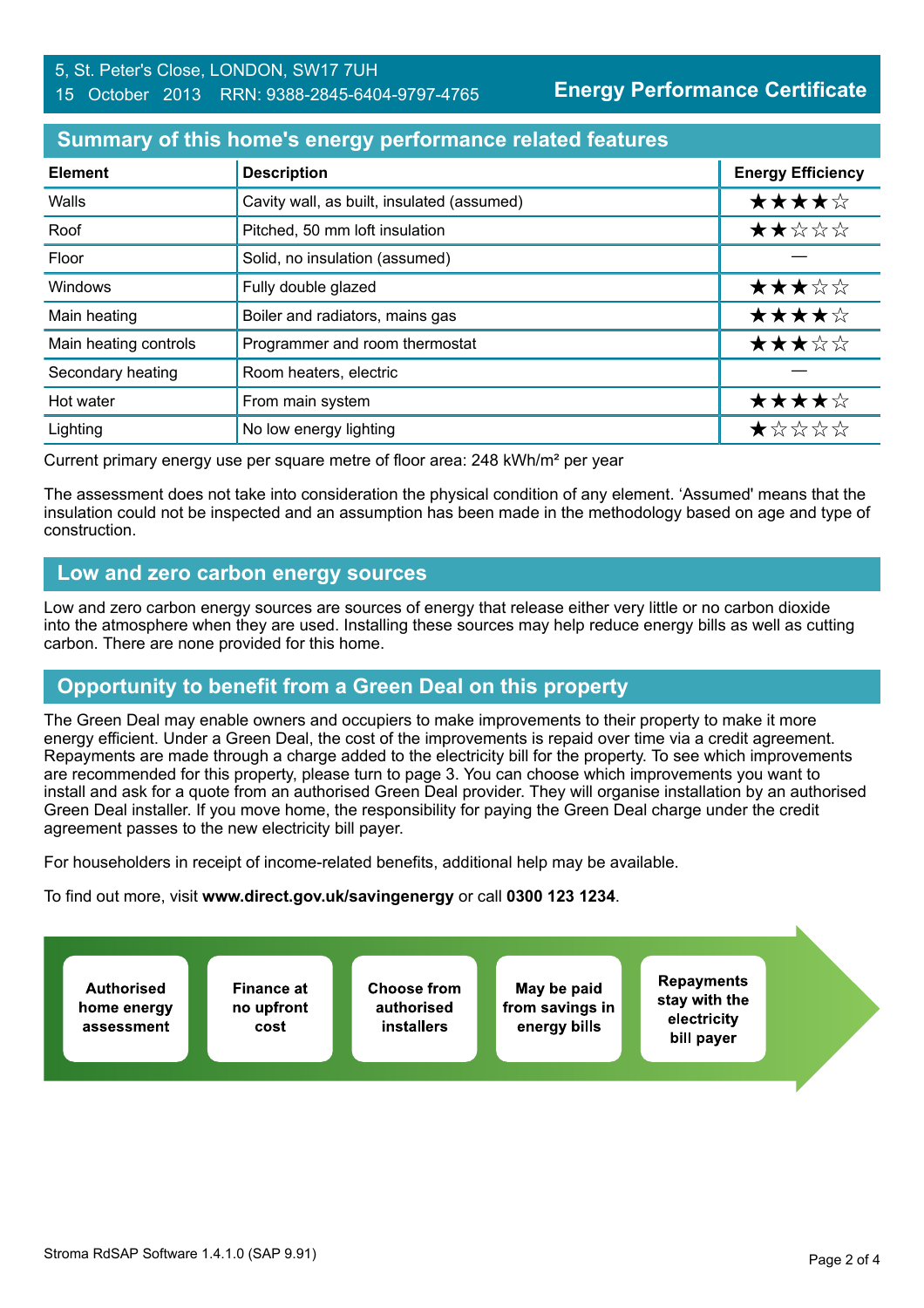#### 5, St. Peter's Close, LONDON, SW17 7UH 15 October 2013 RRN: 9388-2845-6404-9797-4765

#### **Recommendations**

The measures below will improve the energy performance of your dwelling. The performance ratings after improvements listed below are cumulative; that is, they assume the improvements have been installed in the order that they appear in the table. Further information about the recommended measures and other simple actions you could take today to save money is available at **www.direct.gov.uk/savingenergy**. Before installing measures, you should make sure you have secured the appropriate permissions, where necessary. Such permissions might include permission from your landlord (if you are a tenant) or approval under Building Regulations for certain types of work.

Measures with a green tick are likely to be fully financed through the Green Deal since the cost of the measures should be covered by the energy they save. Additional support may be available for homes where solid wall insulation is recommended. If you want to take up measures with an orange tick  $\bullet$ , be aware you may need to contribute some payment up-front.

| <b>Recommended measures</b>                  | <b>Indicative cost</b> | <b>Typical savings</b><br>per year | <b>Rating after</b><br>improvement | <b>Green Deal</b><br>finance |
|----------------------------------------------|------------------------|------------------------------------|------------------------------------|------------------------------|
| Increase loft insulation to 270 mm           | £100 - £350            | £ 32                               | <b>D65</b>                         |                              |
| Floor insulation                             | £800 - £1,200          | £ 37                               | <b>D67</b>                         |                              |
| Low energy lighting for all fixed outlets    | £80                    | £ 27                               | <b>D68</b>                         |                              |
| Replace boiler with new condensing<br>boiler | £2,200 - £3,000        | £47                                | C71                                |                              |
| Solar water heating                          | £4,000 - £6,000        | £ 23                               | C73                                |                              |
| Solar photovoltaic panels, 2.5 kWp           | £9,000 - £14,000       | £ 243                              | <b>B86</b>                         |                              |
| Wind turbine                                 | £1,500 - £4,000        | £ 19                               | <b>B87</b>                         |                              |

## **Alternative measures**

There are alternative measures below which you could also consider for your home.

- **•** Air or ground source heat pump
- **•** Micro CHP

## **Choosing the right package**

Visit **www.epcadviser.direct.gov.uk**, our online tool which uses information from this EPC to show you how to save money on your fuel bills. You can use this tool to personalise your Green Deal package.

| <b>Green Deal package</b>          | <b>Typical annual savings</b> |
|------------------------------------|-------------------------------|
| Loft insulation                    | Total savings of £32          |
| Electricity/gas/other fuel savings | £8/£24/£0                     |



You could finance this package of measures under the Green Deal. It could **save you £32 a year** in energy costs, based on typical energy use. Some or all of this saving would be recouped through the charge on your bill.